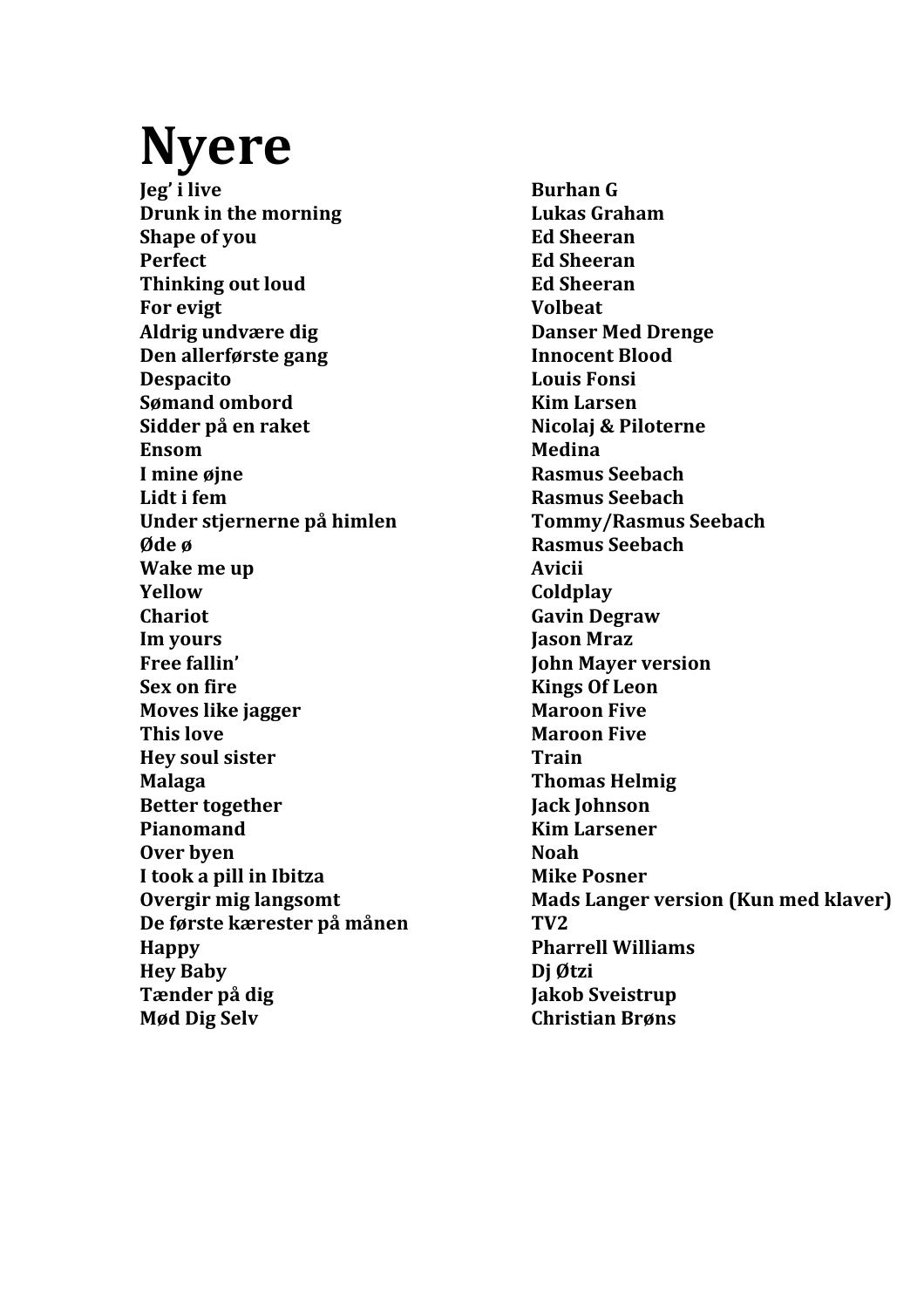## **90´erne**

**Vi** lå jo i Herning **Allan** Olsen **Bonsoir madame Big Fat Snake Bad craziness DAD** Laugn n' half **DAD Selskabsmadonna Dalton Fight for your love Big Fat Snake Hvor er tiden der tar os Inside The Whale Hvis din far gir dig lov Kim Larsen Jyllingevej Kim Larsen Kald det kærlighed Lars Lilholt København fra en dc9 Peter Belli Sådan nogen som os Poul Krebs Volvo** b18 **Roger** And Over **Stærk** tobak<br> **Shubidua** Gotta get away from you **Thomas Helmig Jeg tar i mod Thomas Helmig Stupid man Thomas Helmig Larger than life Backstreet Boys Someday i'll be saturday night Bon Jovi Back to you Bryan Adams The only thing that looks good Bryan Adams Weather with you be a controlled Four-Breakfast at tiffanies Deep Blue Something Tip of my tounge Diesel Save tonight Eagle-Eye Cherry Tears in heaven Eric Clapton Time of your life Server Contact Server Algebra Greenday Walking in memphis Marc Cohn Wonderwall Oasis Angels Robbie Williams Talking about a revolution Tracy Chapman On a long lonely night (kun med klaver)** Sko og Torp **Mr.** Iones **Counting Crows**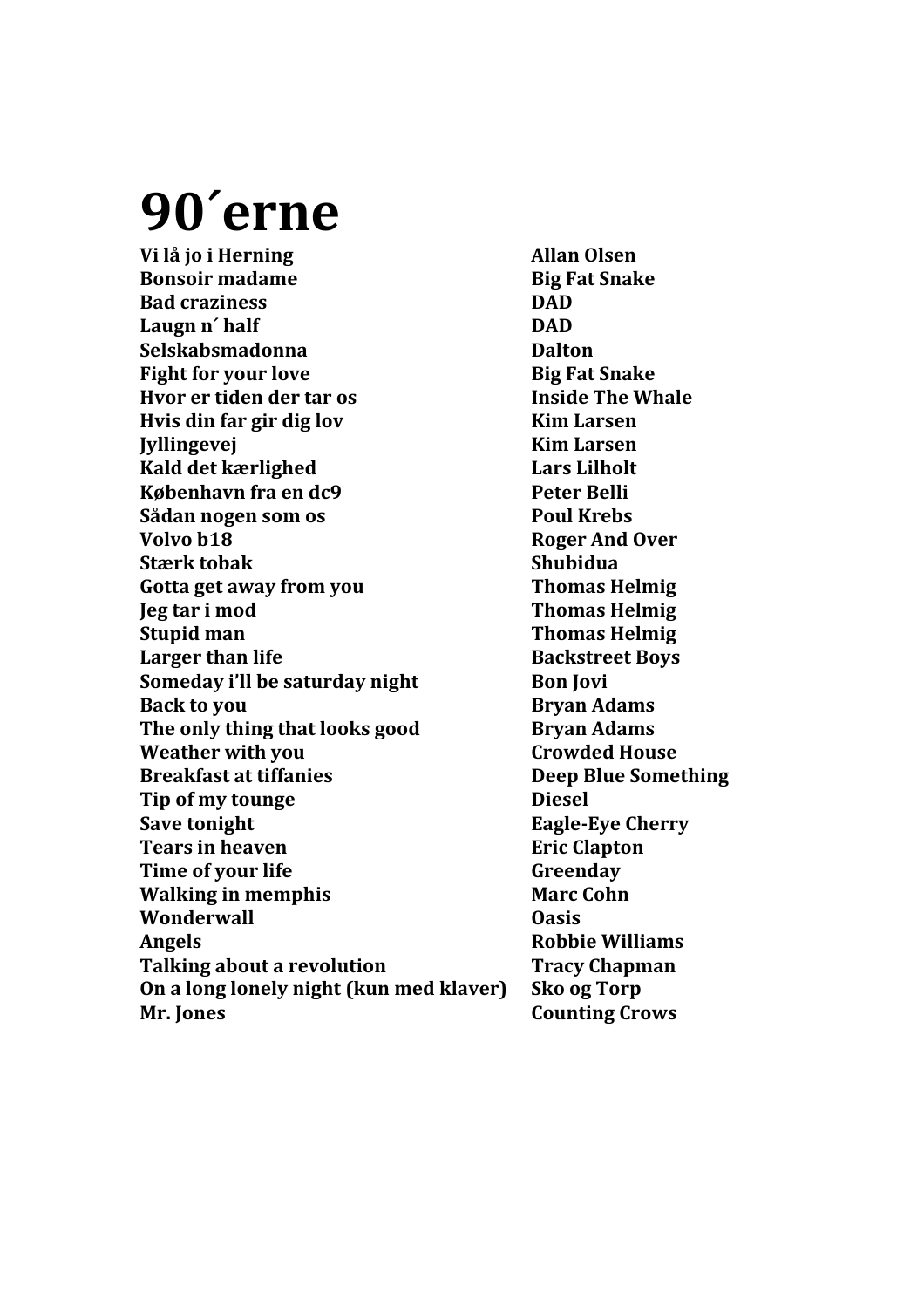# **80´erne**

**I** en lille båd der gynger **Bamses** Venner **Im** so exited **The Pointer Sisters Kom** tilbage nu **business Danseorkestret Vågner i natten Dodo** and the Dodo's **Mr.** Swing king **Gnags En at bli' som**  Jonny Madsen **Flyvere i natten Kim Larsen Mig og molly Kim Larsen Tarzan mama mia Kim Larsen Tik** tik **Kim** Larsen **Haveje Kim Larsen All my love Rockazino Den** jeg elsker **Thomas** Helmig Det er mig der står herude og banker på Thomas Helmig **Nu hvor du har brændt mig af Thomas Helmig Lanternen TV2 Ud under åben himmel Tøsedrengene Livin'** on a prayer **Bon** Jovi **Born in the USA Bruce Springsteen Heaven Bryan Adams Summer of 69<sup>** $\prime$ **</sup> <b>Bryan Adams Walking on sunshine Katrina And The Waves La Bamba Los Lobos Billie** jean **Michael Jackson The way you make me feel Michael Jackson One U2 Still havent found U2 With or without you U2 Simply the best Tima Turner** 

## **70´erne**

- **Vimmersvej Bamses Venner Det bedste til mig og mine venner Kim Larsen Ioanna Kim Larsen Kvinde min Kim Larsen Køb bananer Kim Larsen Langebro Kim Larsen Rabalderstræde Kim Larsen Blaffersangen Kim Larsen**
-